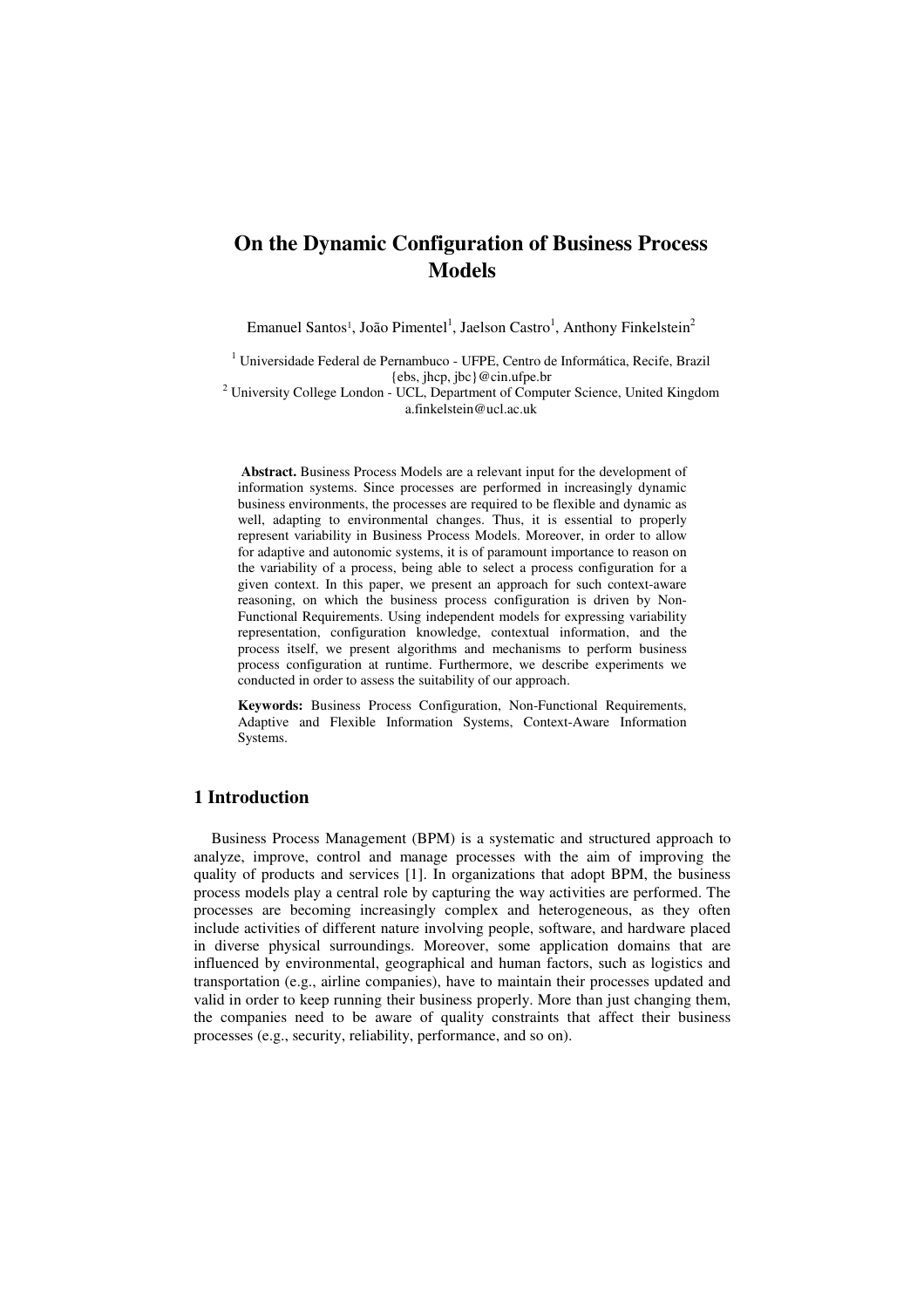By involving elements of different nature, the processes are increasingly dynamic and therefore more prone to changes [2]. Hence, the flexibility in business process is vital in order to support this heterogeneity. The business process models adapt to changes by providing a description of (i) the parts that can be modified in the process, (ii) the criteria that drive the modifications, and (iii) the mechanisms used to perform adaptation. Business process flexibility can be achieved by several methods [3–6], usually providing ways to represent the variability of business processes and means to perform the configuration of processes to obtain new instances. However, the configuration of business process models currently relies on human experts, such as business analysts, which are often expensive and not always available. In highly dynamic and complex environments that require immediate adaption, this is no longer acceptable. For example, an emergency, such as the volcanic ash cloud crises which massively disrupted air traffic in Europe in 2010 and Latin America in 2011, calls for immediate intervention.

Several works represent variability in business processes [3, 4, 7] and propose mechanisms to modify the process models according to the situation. However, they often lack the necessary guidance to become adaptable to a given context, for example the closure of the air space above a certain height or due to bad weather. In industrial settings the configuration is usually performed on an ad hoc basis, guided solely by the analyst's experience. However, in more dynamic environments, the changes have to be performed more frequently and systematically. Moreover, current approaches [3] that guide the configuration of process models usually just consider high level quality constrains such as cost and performance. Other important quality attributes that could affect the business process [11], such as security and availability, are seldom taken in account.

In previous works we introduced our approach to deal with business process variability and its configuration using NFRs [5] and contextual information [6]. We investigated how to obtain configurations for business process models that are aware of contextual changes and that meet stakeholders' preferences over non-functional requirements. We have proposed a configuration process that relies on contextual information to identify change opportunities. We also claim that Non-Functional Requirements (NFR) [8] can define important constraints that the business process must comply to. Hence, we advocate the use of NFR as qualitative criteria to drive the configuration of business process models and the application context-awareness in order to deal with changes in the environment.

In this paper we break new grounds and present novel contributions. First, we define the metamodel of the proposal based in the conceptual model presented in [6]. The metamodel incorporates a detailed description of the modeling elements including new connections and the linking with another metamodel. It is very important to describe a modeling language and the correspondent tool support. Moreover, it also allows the definition of constraints using a specific language (i.e., OCL). We also improved some steps of our configuration process to include the algorithms used to perform the configuration/generation of process models. More precisely, the last step of our process is detailed to explain the computation necessary to select a configuration and generate a new process model. Last but not least, we present an assessment of our approach using a simulation of business process models execution.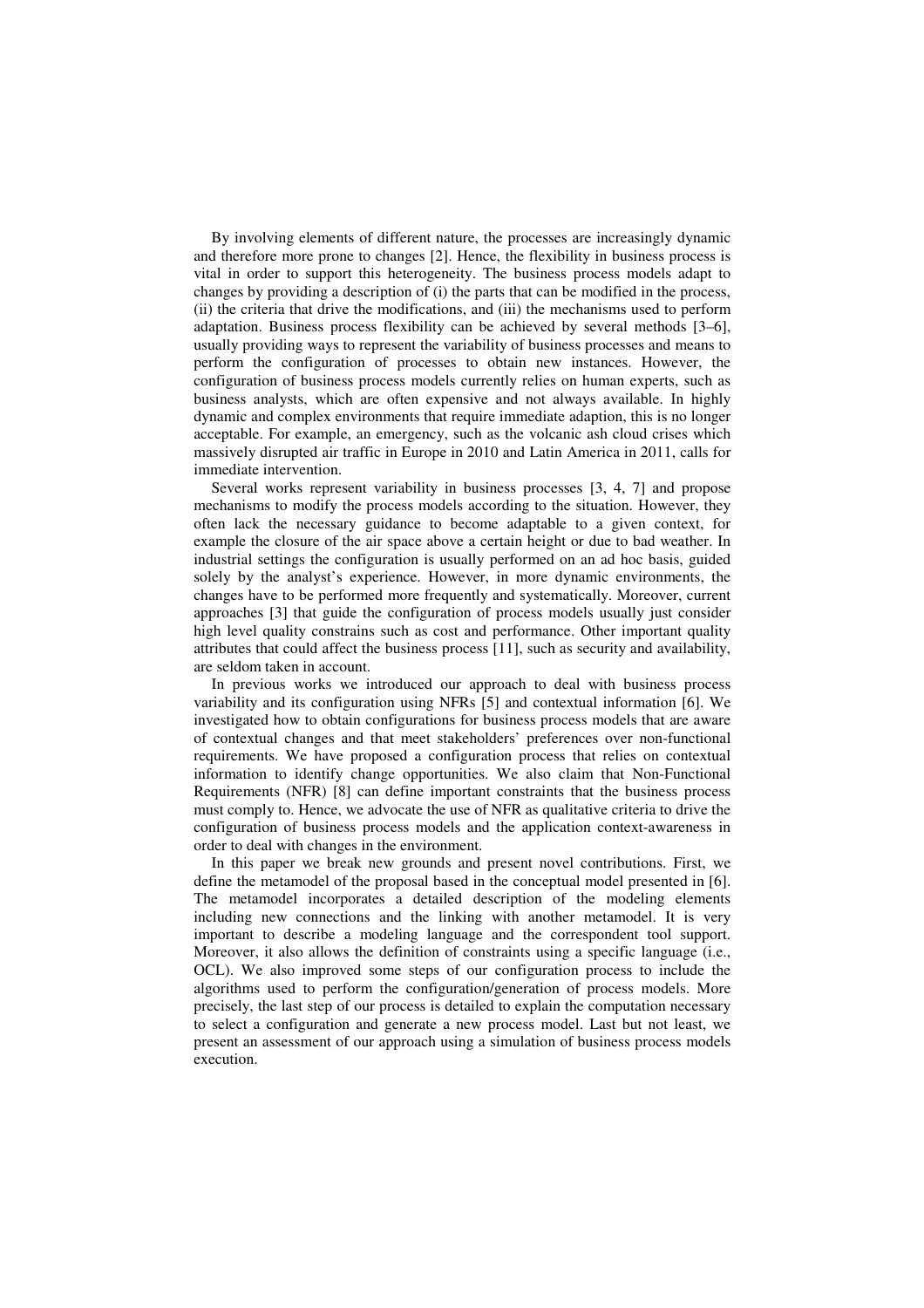The remainder of this paper is structured as follows. Section 2 introduces the background information and some basic concepts. Section 3 presents our approach. An assessment of our approach is presented in Section 4. We compare our proposal to some related works in Section 5. Finally, in Section 6 we conclude the paper.

## **2 Conceptual Framework ual Framework and Background**

Our proposal concerns business process configuration, using the notions of NFR and contextual information. We rely on independent models for expressing variability representation, NFRs, contextual information, and the process itself. In the following subsections we present the background on these topics. In Figure 1 we depict metamodel of our approach. It includes the main concepts used in our approach such metamodel of our approach. It includes the main concepts used in our approach such as Variants, Variation Point, NFR and Context. Moreover, it also describes the relationships among them and the way how our model is linked to the business process model. Hence, it consists of classes that have attributes and can be linked through association, aggregation and inheritance relationships. The BPMN model is represented using the Eclipse BPMN 2.0 meta-model (package in dark grey). The metamodel was described using the Ecore Language modeling facility of Eclipse modeling framework. The VariationPointOperator elements are of enumeration type, i.e. they describe a set of values that the attribute of these types can assume. Some relationships are too complex to be expressed by the modeling language. In these cases we have used the OCL (Object Constraint Language) to express constraints and derivations. For example, the constraint involving VariantsRelationship and Variant classes, which states that a variant cannot requires or excludes itself was expressed in OCL. Due to space limitation we omit the OCL constraints in this paper. *WorkflowPattern*, *ContributionType* Solician Concepts. Section 3 presents our approach.<br>
Section 4. We compare our proposal to<br>
Ly, in Section 6 we conclude the paper.<br> **Background**<br>
Solician Concepts of NFR<br>
In independent models for expressing variability<br> , and



Fig. 1. The Metamodel for our Approach

As a motivating example, let us consider check-in (see Fig. 2) related processes in the airport domain. Check-in is usually the first procedure for a passenger when arriving at an airport, as airline regulations require passengers check-in by certain arriving at an airport, as airline regulations require passengers check-in by certain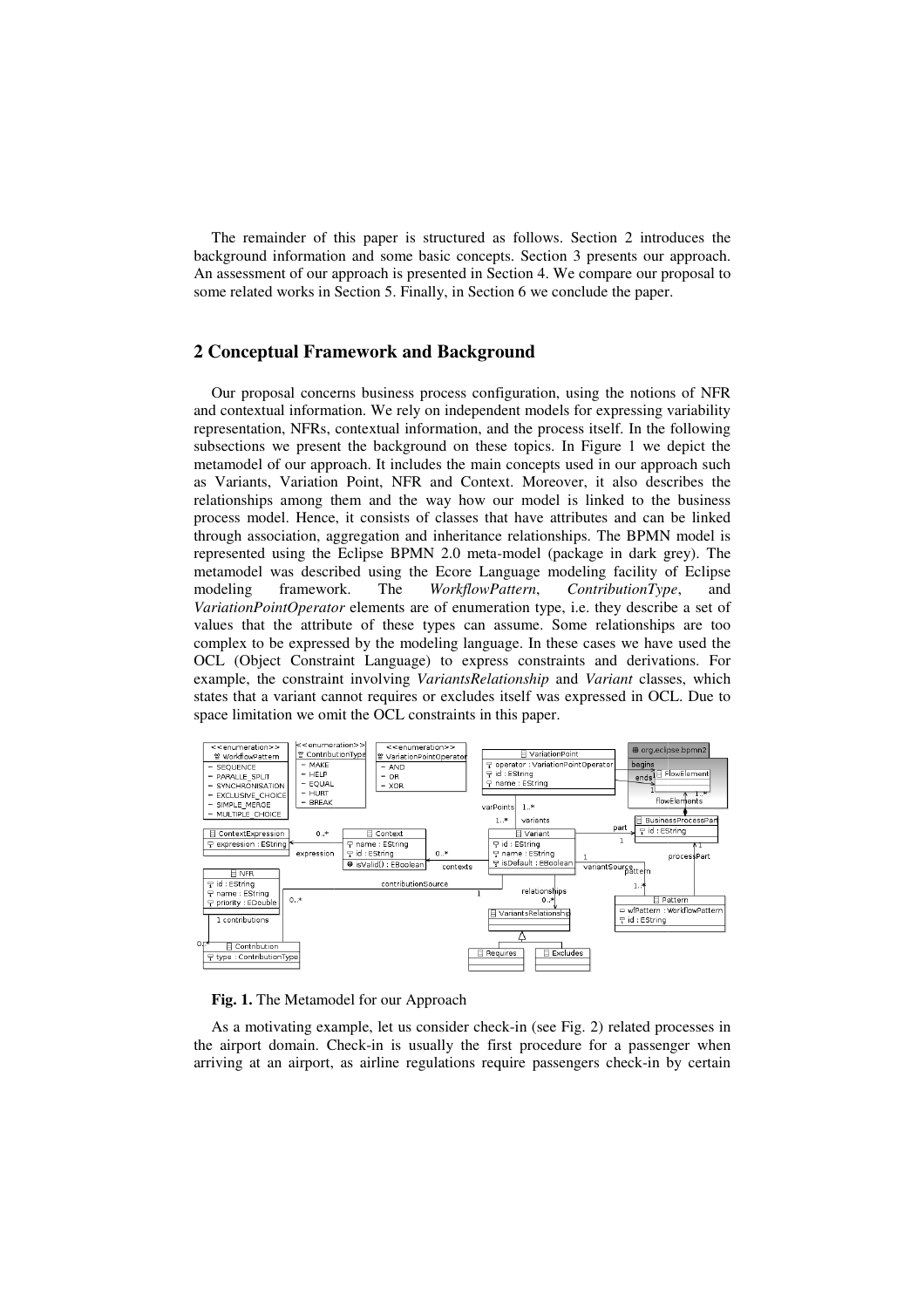times prior to the departure of a flight. This duration usually spans from 30 min to 4 h depending on the destination and airline. During this process, the passenger has the ability to ask for special accommodations such as seating preferences, inquire about flight or destination information, make changes to reservations, accumulate frequent flyer program miles, or pay for upgrades. The airline check-in's main function, however, is to accept luggage that is to go in the aircraft's cargo hold.

Several activities related to airport check-in process are relevant and useful for the proper definition of appropriate business process models (such as passenger check-in policies and procedures regarding security, luggage handling, passenger handling and document validation). Check-in options and procedures vary according to the airline as some airlines allow certain restrictions that other carriers have in place, and occasionally the same airline at two separate airports may have different check-in procedures.

These types of process runs in dynamic environment, since the processes may be affected by several factors such as load of passengers, security policies, weather and so on. In the above scenario, it could be helpful to configure the process according the context changes but also considering the quality preferences associated with the check-in process.

**Business Process Modeling.** A Business Process Model consists of a set of logically ordered activities that are performed to produce goods or services [3]. BPMN is a workflow based language that models business process based on flows of task and data. In Figure 2 we have a sequence of activities that are performed during the check-in and boarding process. The process starts with request of the flight ticket in order to verify the flight information, and then the check-in is performed. After that other airport control checks are executed. The last step is to board the airplane.



**Fig. 2.** BPMN model of an Airplane Check-in and Boarding process

Variability modeling in business processes models represents alternative ways of how activities are performed including the actor responsible for performing them, the resources required, and so on. We rely on Variants and Variation Points to describe the desired variability. Variation Points are the subjects of change, while variants are the objects of change [9]. In our case, both Variants and Variation Points are represented by business process model fragments. Observe that Variants can be included or removed from Variation Points. It is important highlight that the variability information is stored in a specific model without extension of the initial business process model. See in Figure 1 that the BPMN is part of another metamodel.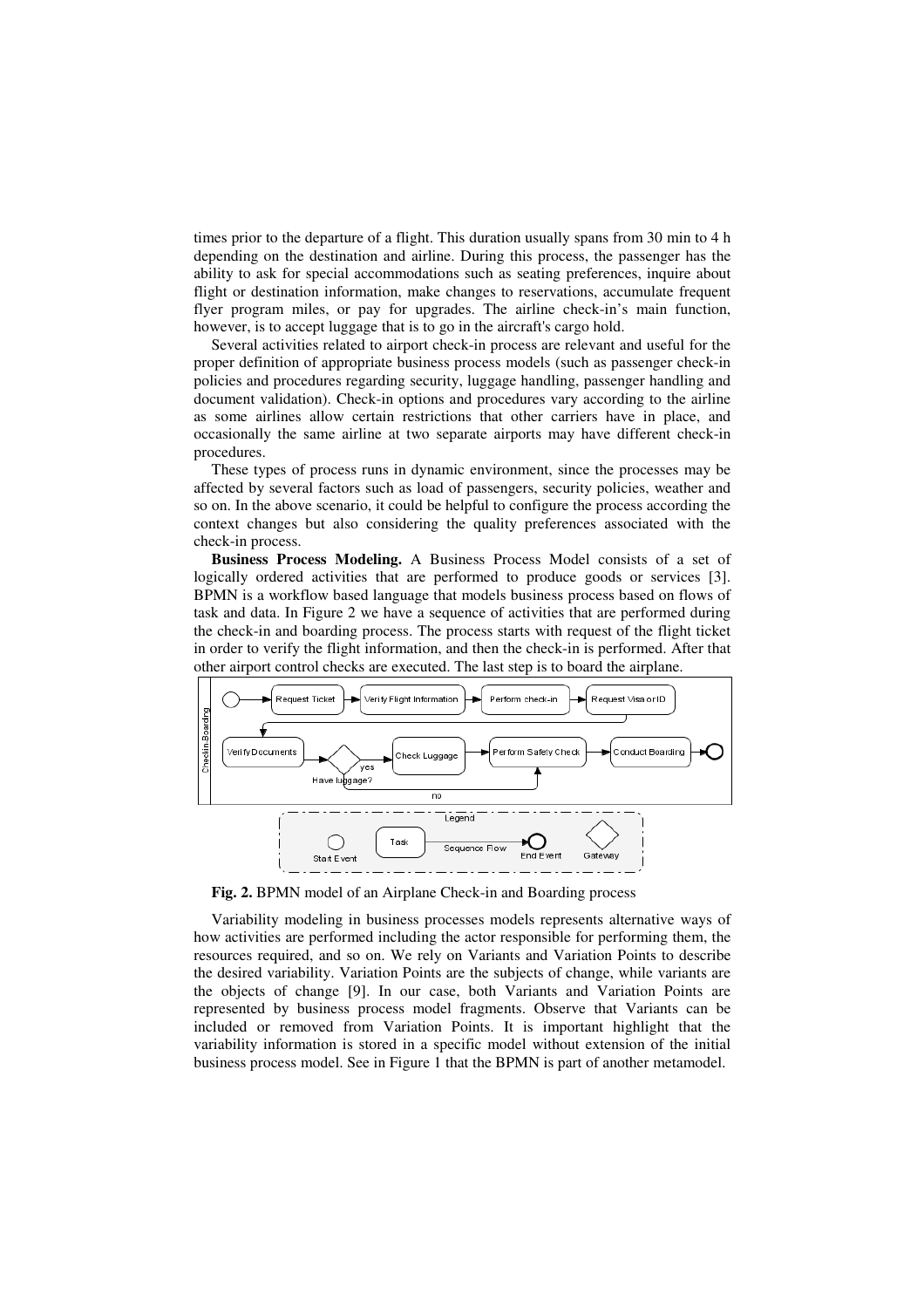The description of a *Variation Point* includes an identifier (name), an operator (AND, OR, XOR), a point of reference (begin and end) and a list of the *Variants* that can be placed in it. *Variants* can be associated to one or more *Variation Points*. The *Variation Point* in its turn begins and ends in points of the process that can be of any type. Moreover, the *Variants* can interact with each other – e.g., they can require or exclude the presence of other *Variants* on another *Variation Points*.

In our approach, the *Variants* will be related to a *Variation Point* through a pattern. In order to describe the variants we use an identifier, the point where it should be inserted, the dependencies that may be present and a pattern. *Patterns* are used to indicate how process elements will be placed in the resulting business process model. Note that we refer to workflow patterns described in literature [10]. It is important remember that these patterns are specific for workflow languages and differ from the design patterns used in software development. Several types of workflow patterns are available such as sequence, parallel split, exclusive choice, multiple choices and so on.



**Fig. 3.** Relating Variability, context and non-functional requirements.

**Non-Functional Requirements (NFRs).** NFRs are requirements that describe qualities and constraints. Requirements Engineers have long relied on the concept of NFR to describe and analyze the requirements of systems and their relationship with the functional ones. The NFR Framework [8] introduces the concept of Softgoal to represent the NFR as well as means to assess their satisfaction. NFRs can be reused through catalogues that describe how to decompose and operationalize the NFR.

In our work we rely on the NFR Framework [8] to represent the quality attributes required by our approach. Since we are using *NFR* to configure the business process model, it also needs to be linked to the *Variants*. The relationship between the *NFR* and *Variants* is expressed by contributions, which indicate the positive and negative interaction among them. Figure 3 presents a simplified example of catalogues for *Performance* and *Reliability* linked to elements of our approach. A *Variant* can contribute to several *NFR (see Perform Check-in On Line)*, whilst a *NFR* can be contributed by several *Variants* (check *Availability*). However, a *Variant* has just one contribution value to a *NFR* at a time. In our case we adopt a numerical scale, from positive, with maximum value of 1, to negative with minimum value of -1. For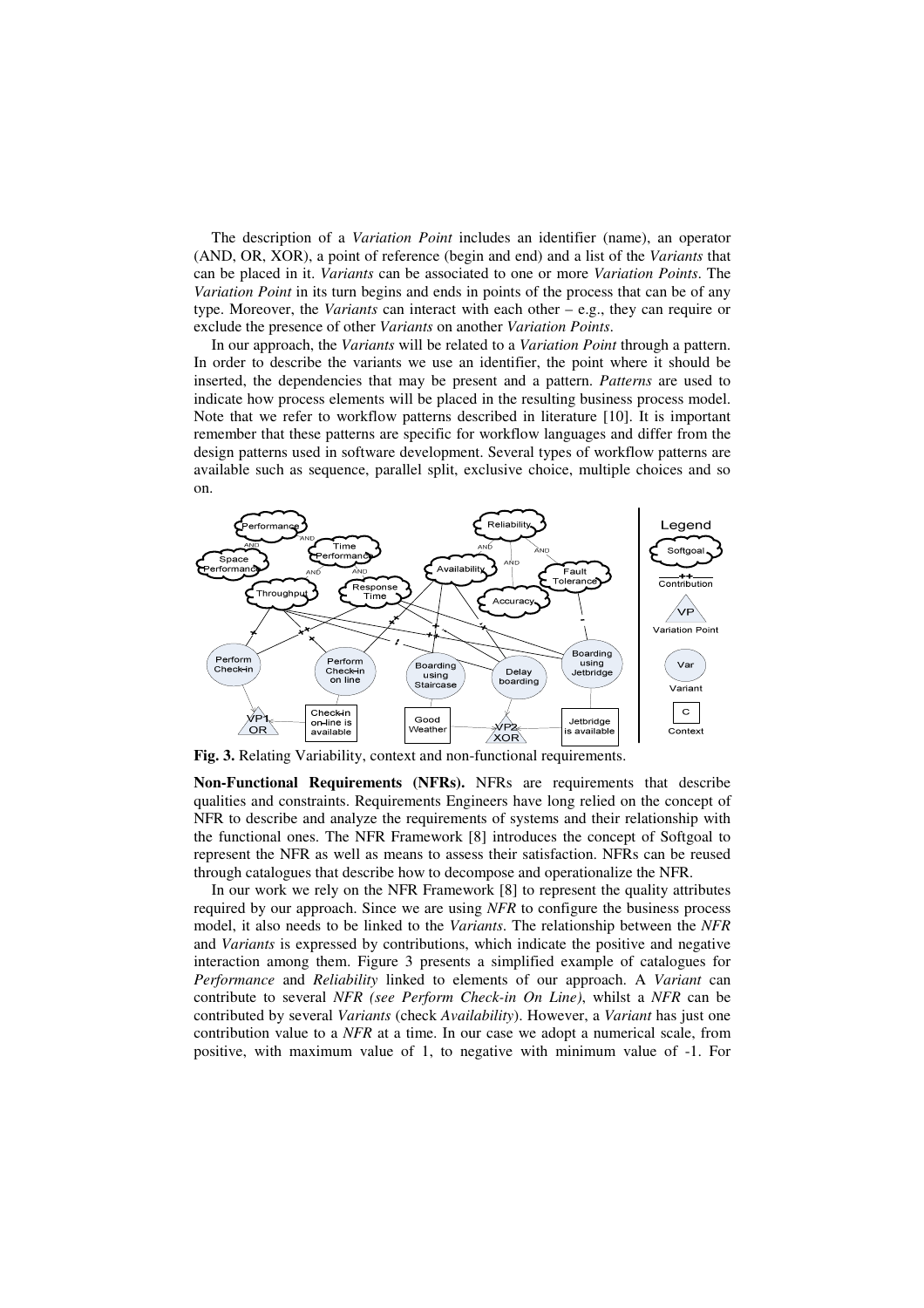example, *Delay Boarding* variant has a very negative (-1) impact on the *Availability* softgoal (constraint).

NFRs are important for business processes modeling. However, they are seldom considered during modeling. Some few approaches apply NFRs during the design by means of extensions of business process modeling languages. For instance, [11] and Pavlovski et al. [12] take the Non-functional requirements into consideration during the software design process. The former by using NFR catalogs during the design and the latter by extending the BPM to incorporate NFR. However, neither considers the variability in their solutions.

**Contextualization.** A Context is a partial state of world that is relevant to achieve goals [13]. In our case it is relevant information that could affect the business process execution. Contextual analysis is based on context annotations. Annotations are attached to elements of a model in order to indicate the relevant context information that affect that part of the model. Hence, contextual parts of that model can be enabled or disabled. During the analysis the *contexts* can be associated to *facts* and *statements*. Facts can be directly assessed, while *statements* must be decomposed as facts. *Contexts* are linked to sets of *facts* that can be assessed to identify the validity of the *context*. In this paper, we adopted a simplified version of the proposal of Ali et al [13]. A *Context* is described in natural language, and it is composed by *Context Expressions* that allow the computation of validity of a context in a given moment. A *Context Expression* associates the values of the monitorable variables to logical expressions to assess if the context is valid or not.

# **3 NFR-Driven Configuration of Business Process**

Our approach consists of five activities: *Elicit Variability*, *Describe Variability*, *Analyze Context*, *Link NFRs & Variants* and *Perform Configuration*. The first four steps are performed at design time (see Fig 4). While the last step, *Perform Configuration is executed* at runtime (see Fig. 6). Note that the configuration is driven by the stakeholders preferences express in NFR models. Hence the rationale for the selected configuration becomes explicit. Moreover, it can be performed while the processes are running, i.e. it becomes run time adaptable.



**Fig.4.** The process of our approach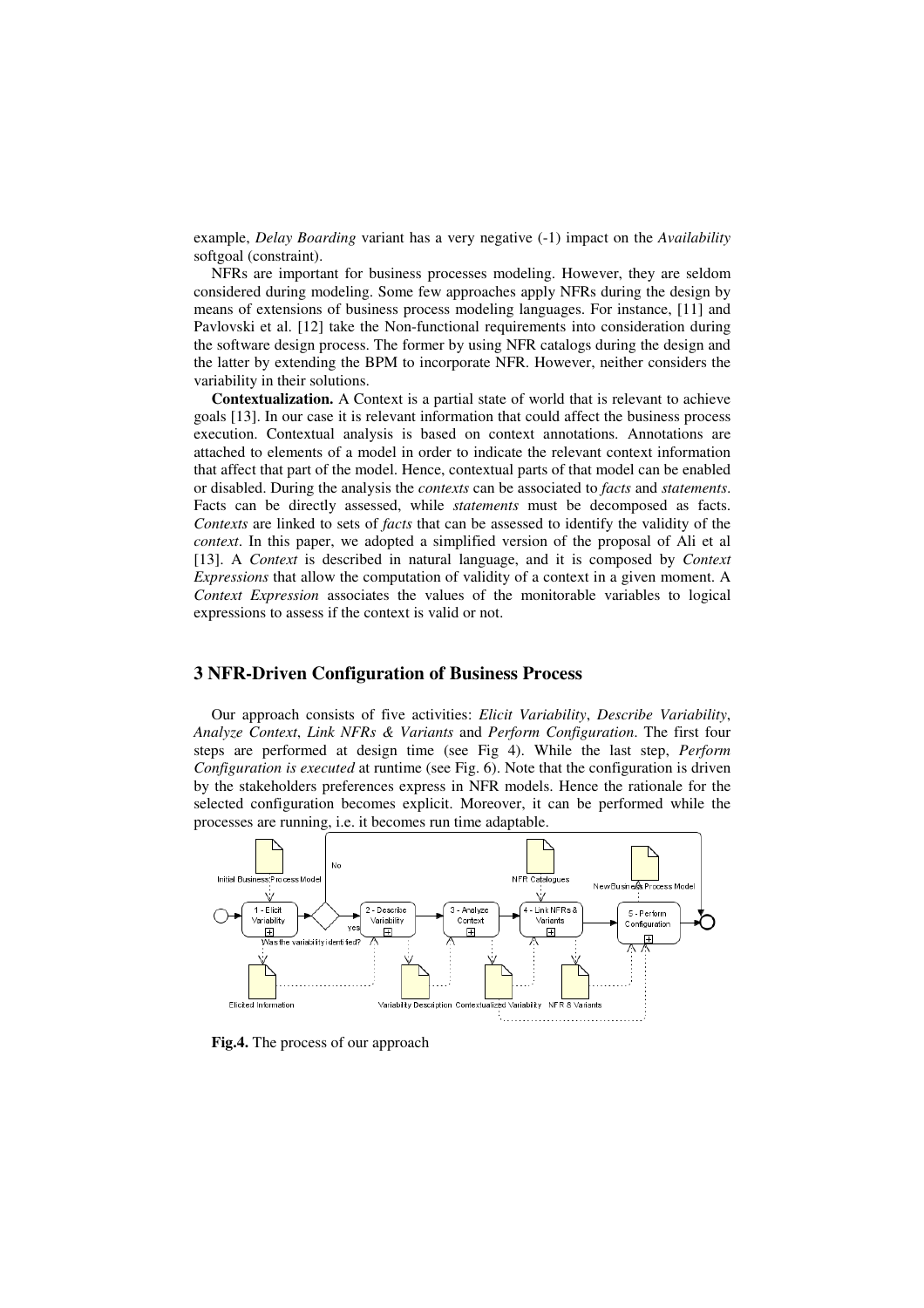**Variability Elicitation** . The process starts by identifying and discovering possible variations in a model. The objective is to uncover different ways to carry out a process, the effects of the inclusion, change or exclusion of elements of the model. A questionnaire can be used to help to identify different perspectives in the business process models that were not clear in the initial model. In order to perform this elicitation we use an information analysis framework [15] that explores different facets of the information and obtain new data about it. The elicitation produces a list of variations that needs to be represented in order to reflect the structure of a workflow business process process model.

**Variability Description** . Once the possible variants and variation points of the process are identified, they need to be described. Hence, in this step we specify the variations in terms of the standard BPMN notation. As previously explained, we represent the variations using the concepts of Variation Points and Variants. Variation Point is the place where the variation occurs. The variants are described as parts of BPMN and associated with a pattern that indicates how it will be placed in the model. re identified, they need to be described. Hence, in this step we spin terms of the standard BPMN notation. As previously explaint the variations using the concepts of Variation Points and Variants.

Figure 5 presents some variants for the check-in. The Check-in can be performed in several ways, it can be performed manually (variant A) in the case where the check-in system is down. It also can be executed at the airport by an operator using a support system (variant B), or by the passenger using an online check-in (variant C) There is also the possibility in combine two ways (variant D), which increases the reliability of the process. in can be performed<br>the case where the<br> $\gamma$  an operator using a<br>check-in (variant C).



Fig.5. The Variants for check-in

**Context Analysis**. The third activity in our approach is to identify the Contexts that could affect the model. It is performed by studying the domain and the relationship of the actors and domain concepts [13]. The user or system states in the environment are described as Contexts. The Context can capture what is going on as well as the location related information (where). It can also include the available resources and other relevant information. A Context consists of expressions and variables that need to be evaluated to check if the context holds. ationship of the actors and domain concepts [13]. The user or system states in the vironment are described as Contexts. The Context can capture what is going on as II as the location related information (where). It can als

Variation Points. Note that the task can only be performed if the Context is valid. Hence, the Contexts represent the monitorable runtime information that will enable or disable possible alternative ways to deal with the process. The evaluation of NFR is performed at design time and the result is used at the runtime. Hence, if the best solution for a NFR is disabled due to the context then another one can be considered.

Linking NFRs and Variants. In this fourth step we identify the NFRs that are critical for the process. Moreover, we define the impact of each Variant to the NFR by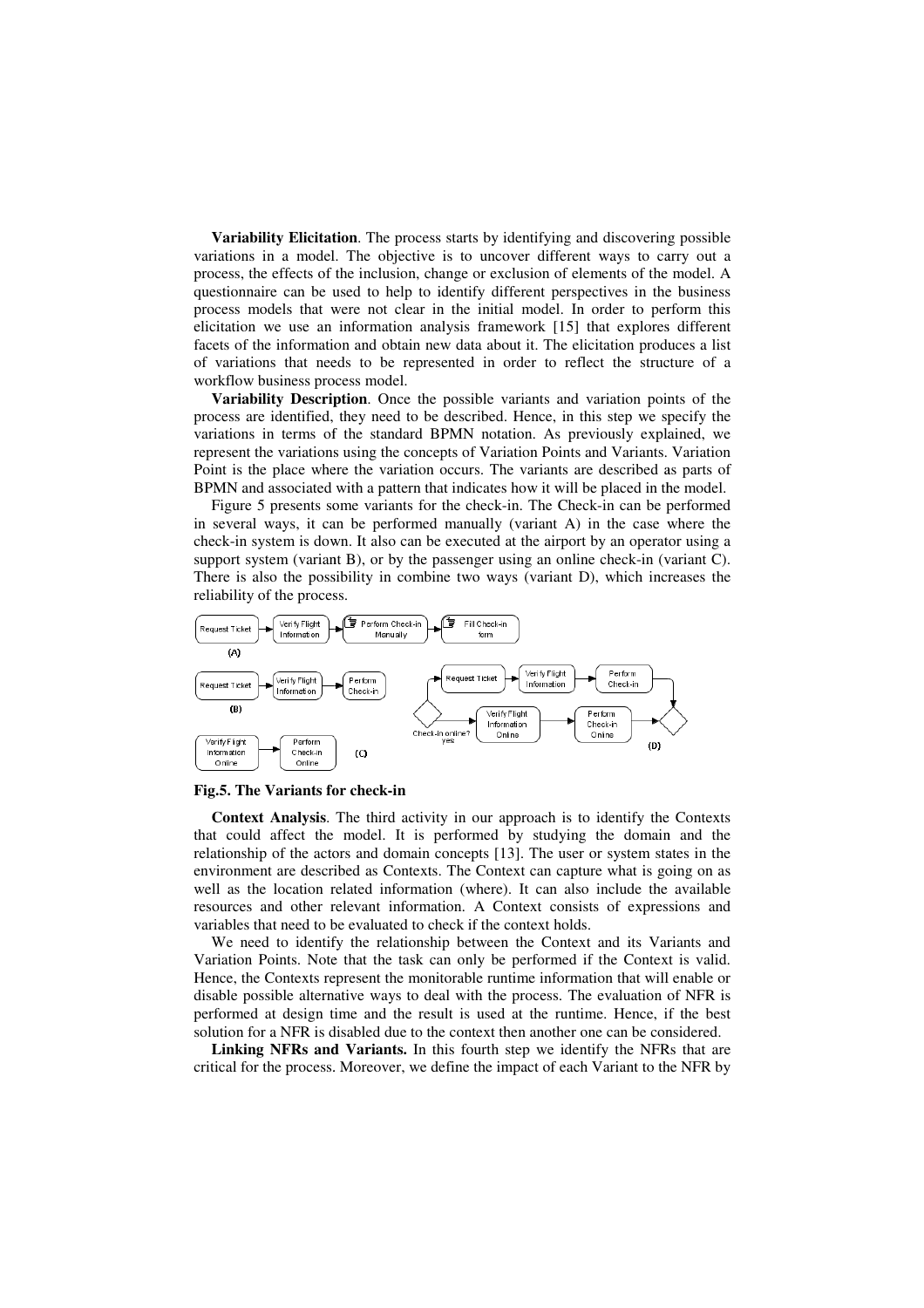means of contribution links. This information can be gathered interviewing experts involved in the business process, using requirements catalogues or any mix of elicitation techniques. Note that the NFR analysis can indicate that several (possibly conflicting) non-functional requirements are to be met.

Once the NFR are identified, we perform the linkage between the process variants and the requirements. These links will be represented using matrices (not shown due to space limitation), which is a usual and scalable solution for representing this kind of information. Moreover, matrices allow the construction of views containing only a partial representation of the variants and the requirements, simplifying its analysis.

NFRs can be used to prioritize the Variants, which lead to the selection of the configuration. Since many alternatives can emerge during the elicitation process, the contribution analysis can be time consuming. However, we claim that the use of NFRs as selection criteria can help to reduce the variability space and thus drive the modification process.

**Configuration of Business Process.** The configuration of process is a critical step in our approach. All the collected and modeled information is used to obtain new process models. In this last activity we consider the Variation Points and the Variants of the business process, and assess how they impact the non-functional requirements. This information can be used to support the configuration itself (see Fig. 6). It can be performed based on Variants selection or the most critical NFRs.



**Fig.6 .** The Perform Configuration sub-process

Some solutions only rely on expert judgment and NFRs to resolve conflict at design time [8]. Since we are dealing with runtime adaptability, it may not be possible to rely on experts (e.g., they could not be available anymore). In our approach we require the *NFR* prioritization to be conducted before entering in the monitoring loop (see Fig. 6). It is performed by an analyst, who assigns weights to each *NFR* according to their priority weights. Moreover, the *Variation Points* must be associated to a *Context* independent *Variant*.

There are several ways to sort out priorities variants using *NFRs.* A common solution is to rely on weighted averages, where contributions can be counted and weighed according the *NFR*. Although, this method is intuitive it could hide the interaction between the *NFRs*. In order to obtain a global ranking that takes into account the local interactions we adopted a multi-criteria decision making method. We chose the Analytic Hierarchical Process (AHP) [16] method which generates a global preference measure based on the choice among alternatives. The AHP was selected because it fits well with the structures used in our approach. For example, the hierarchical criteria are represented by the NFR decomposition, while the preferences among alternatives represented by the contributions of Variants to NFR. Moreover, the use of priorities over NFR is also taken in account by the AHP.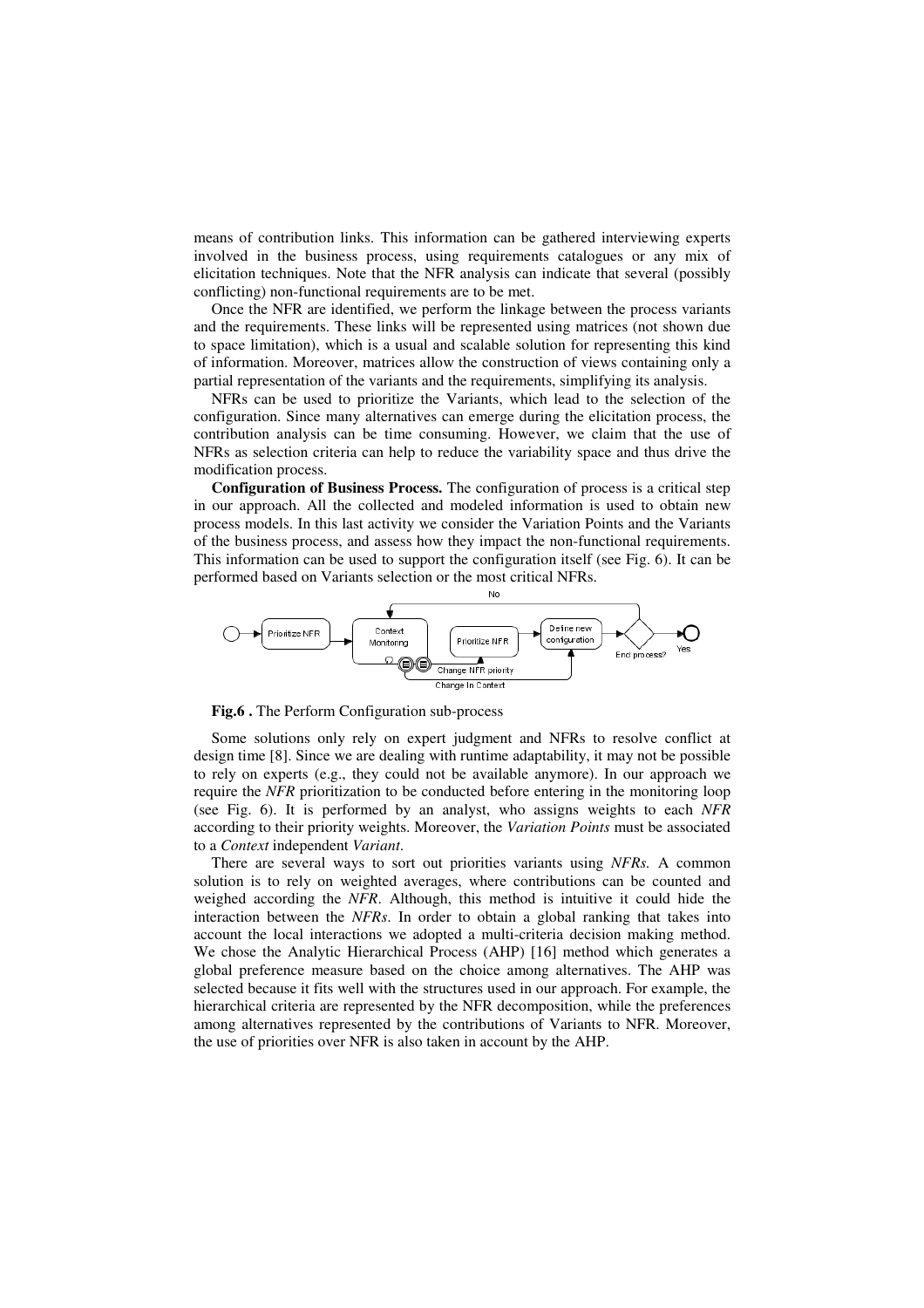According to process described in Figure 6, the next step is to start the Context Monitoring loop that will detect changes in the Context and NFR priorities. Note that if changes in the contexts are detected, a selection of a new configuration is required. Each Variation Point is evaluated to identify the Variant that better fits the nonfunctional requirement, i.e., the Variants with the highest positive impact on that given NFR. This evaluation is automatically performed.

Let us consider N as the set of *NFRs*, Var as the set of *Variants*, VP the set of *Variation Points*, C as the set of *Contexts*, and contrib(v, n): the value of the contribution link from the variant v to the *NFR* n. The contribution function varies in the following range:  $1 \geq$  contrib  $\geq -1$ . The NFR have weights (w) associated to them to express their different priorities.

```
1 for all c \in C do
2 \text{ validate}(c)3 end for 
4 for all vp \in VP do
5 for all v_i \in Var, where v is part of vp do
6 if is Vali d(v_i) then<br>
\eta vali dVar[i] = v_i7 validVar[i] = v_i<br>8 for all n_i \in N8 for all n_j \in N do
9 contribMatrix[i][j] = contrib (v_i, n_j)10 end for
11 end if 
12 end for 
13 end for 
14 ranking[] = AHP(contribMatrix[][], validVar[], w)15 solve(VP, ranking[])
```
#### **Fig. 7.** Configuration algorithm

First, the algorithm (see Fig. 7) computes the valid contexts (lines 1-3). After that, the Variation Points are evaluated to identify the valid Variants (lines 4-6). A Variant can be valid for one VP and invalid for another. There are two ways to be valid: being associated to a valid context, or having no context associated to it (default situation). The valid *Variants* are included in a specific set (line 7), and their contributions to the *NFR* are computed (lines 8-10). The set of valid *Variants* and their contributions to *NFR* are the input for the AHP method that will compute a global ranking of preference among *Variants*. In its turn, this ranking is the input to a solver that will derive a valid solution considering the relationships (i.e., exclude and include) among the *Variants*. Another trigger for the changes is priority modification. Note that if the priority of a *NFR* changes it is dealt with similarly to the contextual change.

Once the set of *Variants* is selected they are grouped in a new instance of the business process model. Each *Variant* has its pattern evaluated and the appropriate action is selected. The set of flow elements that is composed in the variants can be placed in parallel to any other variant in the same variation point. The action substitution means that the original task will be replaced by this one. We have implemented these changes in the model using the Query/Validate/Transform-Operational (QVTO) model transformation language. Due space limitation we do not present the model transformations but it and other support material are available at [19]. We have also used the Eclipse platform modeling tools to develop an editor that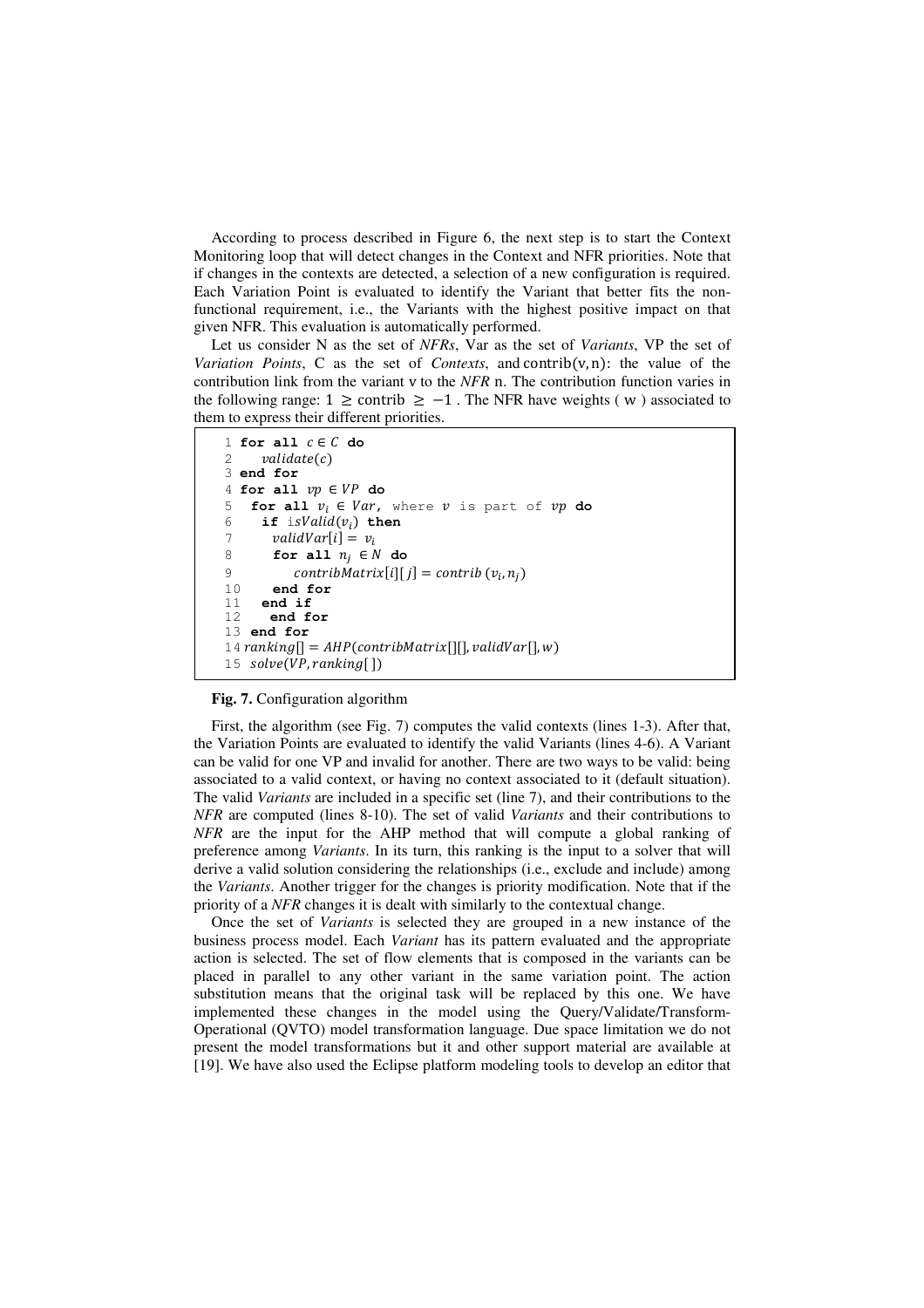creates configuration models based on the meta-model of Figure 1. The initial BPMN is inputted and transformations associated with the patterns are applied.

# **4 Approach Evaluation**

In this section we present an experiment that was performed in order to evaluate some characteristics of our approach. An important question to answer is, do the models produced by our approach are more adapt to the environment than a standard process?

The experiment was executed using the simulation feature of the Bonita Open Solution 5.6 business process platform. This environment allows the representation of the process data, simulating the environment resources available to execute the activities, and the configuration of time. Hence, we were able to control the variables of the experiment, allowing for a reproducible study.

The objects of study are *business process configurations* generated using our automatic configuration approach. These models were compared with respect to a *basic* process, using the *same* scenarios. The purpose is to evaluate the business process configurations generated with our approach, verifying if they actually *improve* the process in different context settings. The quality focus is the *performance* of a given process configuration, running in a simulated environment. Two dimensions of performance were considered: the *time* required to execute a process; and the *resources* required to execute a process. The *perspective* is the researcher's point of view. The models used in this experiment were produced by one of the *authors* of this paper, and are an extended version of the process depicted in Fig. 2.

**Hypotheses, Variables and Measures**. In this experimental study we focused on the following research questions, defining the respective sets of null and alternative hypotheses:

- RQ1: Considering the use of NFRs, do the models produced by our approach consumes less *resources* and require less *time* to execute in comparison with a standard business process configuration?
- RQ2: Considering the adaptation to a context change, do the models produced by our approach consumes less *resources* and require less *time* to execute in comparison with a standard business process configuration?

From these research questions, we generated the following hypothesis:

- $H<sub>0</sub>1$ : The business process models produced by our approach, when considering the use of NFRs to configure the models, do not consume less resources or less time when compared the standard process;
- $H<sub>0</sub>2$ : The business process models produced by our approach, when considering the adaptation to a context change, do not consume less resources or less time when compared the standard process.

If the null hypothesis can be rejected with relatively high confidence, it is then possible to formulate alternative hypotheses:

 $H_a$ 1: The business process models produced by our approach, when considering the use of NFRs to configure the models, consume less resources and less time when compared the standard process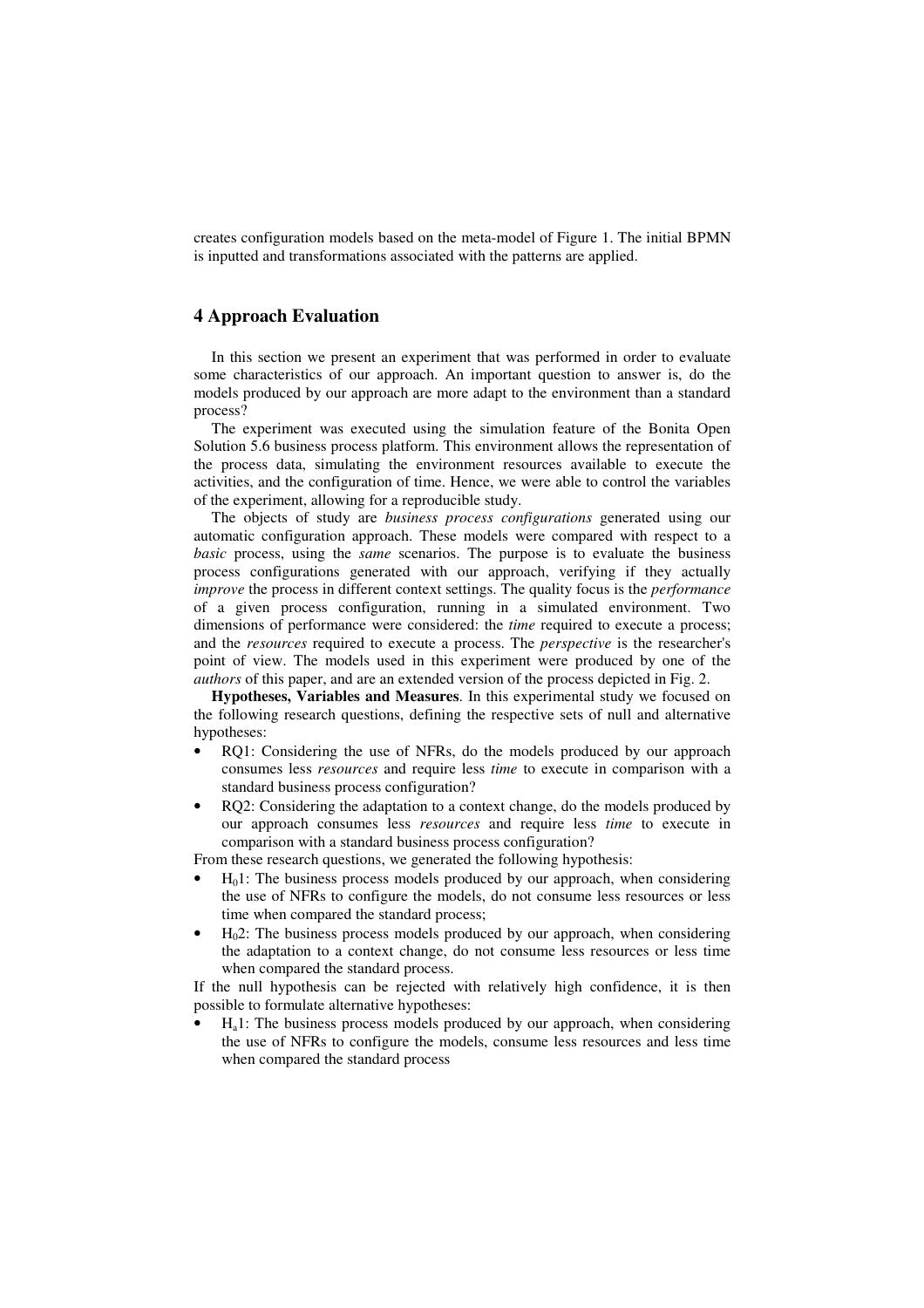$H_a$ 2: The business process models produced by our approach, when considering the adaptation to a context change, consume less resources and less time when compared the standard process.

The independent variable of this study is the modeling method which can assume one of the values in {*Standard*, *Adaptable*} – standard is a traditional BPMN model, without variability; adaptable is a process model generated with our approach, including variability, contextual and non-functional information. The dependent variable is the performance measured using the execution *time* (in hours) and *resources* consumption (in cost). Resources consumption includes personnel costs, equipment costs, fares, and so on. Both dependent variables were calculated by the simulation engine, considering estimated time and resources required to perform each activity of the process. Also, both dependent variables are inversely proportional to the *performance*, i.e. the lowest the value of execution *time* and of *resources* consumption, the better the *performance*. The measure variables were the average *execution time* by instances in hours and the average *resources cost* by instance in dollars.

**Design and Execution**. A basic requirement of an experiment is the ability to control the object of study and its parameters. Since our approach allows modifying several parameters first we need to control what parameter will be modified. We designed the experiment to assess the impact of contextual changes and the impact of NFRs priority change. Two scenarios were designed: the case where there are no changes in context (S0) in the environment and the situation where there are changes (S1). In the S0 scenario we block the value of contextual information and change the value of NFRs' priorities. This way we can see the impact of changing the NFRs' priorities over the process. In the S1 scenario, we change the value of a context variable and repeat the simulations to verify the impact of contextual change over the resulting process models.

A standard check-in and boarding process described in the literature [2] was considered the standard business process model (see Fig. 1). Afterwards, we used our approach to design a new business process models based on the change in the S1 scenario. For each, scenario we simulated the case with and without *contextual* change. For instance, the variants *perform on-line check-in* and *use jetbridges to board* can improve the *performance* of the process by reducing the waiting *time*. However, this type of alternative can increase the *costs* or may be unavailable at the moment when the process needs to be executed. In the scenario with contextual change we consider the *on-line check-in* is unavailable; this change will force the selection of the variant *Perform Check-in* task at the airline counter. We decided to use only a single contextual change in order to isolate the change effect, and avoid uncontrollable results. However, if the contexts do not have cross interaction other context changes could be defined as well.

In order to describe the impact of the context in the process we based our estimate in the data related to the air traffic delay recently experienced in European airports [17]. The simulation data requires the estimative of the tasks duration, the resources costs, and the number of involved personal. For example, the collected information could help to estimate how much time is necessary to perform the task *Conduct Boarding*. As consequence of being based in real information the simulation scenarios are more close to the real situation.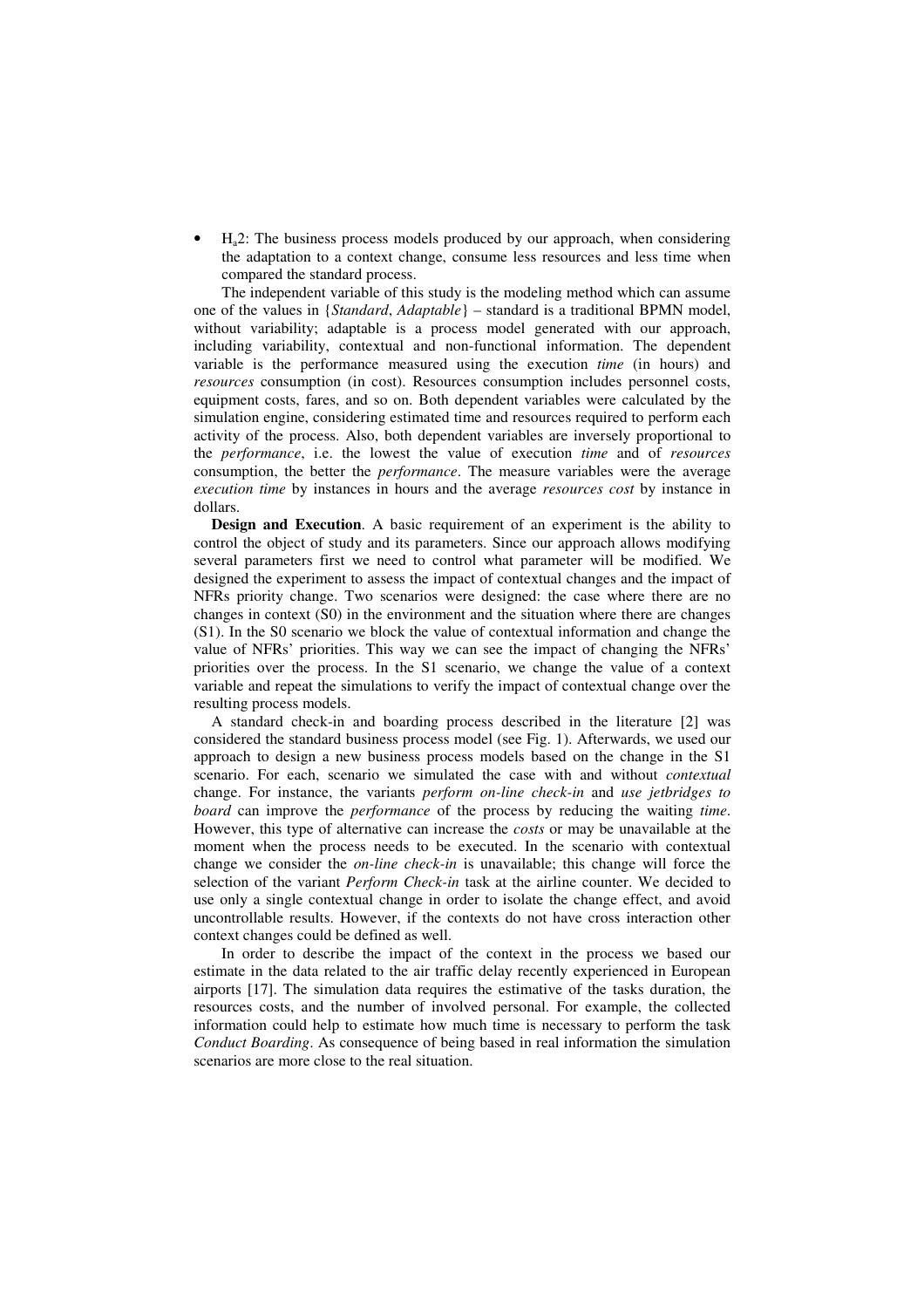**Results and Analysis**. The simulation was performed for the 6 processes divided in two groups: 3 processes for scenario S0 and 3 processes for scenario S1. Each process was instantiated 100 times to obtain the average values presented in Table 1 and 2. Table 1 shows the results of the simulation execution for the S0 scenario and the Table 2 the result of S1 scenario. The simulated interval was one month, with working time of 24 hours per day. We consider that this process could be performed at any time of the day since many airports operate 24 hours a day.

**Table 1.** Simulation results for scenario S0.

| Modeling method            | Standard | Adaptable   | Adaptable   |  |
|----------------------------|----------|-------------|-------------|--|
| NFR considered             | None     | Performance | Reliability |  |
| Execution Time by instance | 0.916    | 0.616       | 1.049       |  |
| Resources Cost by instance | 9.27     | 7.425       | 7.175       |  |

**Table 2.** Simulation results for scenario S1.

| Modeling method            | Standard | Adaptable   | Adaptable   |
|----------------------------|----------|-------------|-------------|
| NFR considered             | None     | Performance | Reliability |
| Execution Time by instance | 0.916    | 0.666       | 0.916       |
| Resources Cost by instance | 9.321    | 9.642       | 9.212       |

Considering the *Execution time by instance* variable we can identify a very small difference between the average values for the scenario with and without contextual change. This is expected, since in the scenario without contextual change all process variants are available.

Comparing the configurations generated using our (adaptable) approach with the standard configuration in Table 1, we can see that the configuration driven by NFR *reduces* the *execution time*. In the case on which *Performance* is the NFR with higher priority, several variants that contributes positively to improve the process performance reduces the overall execution time – for instance, it is faster to *board with a jetbridge* than using *staircase*. The same goes for the configuration generated prioritizing *reliability*, since in this process configuration there are activities that contribute to reduce interruptions and to improve availability in the process.

If we consider the *resources cost* results, we note that the configurations without contextual change have a smaller cost. This happens because the contextual change suppresses the variant that points to the *Perform On-line Check-in* activity. Moreover, the *on-line check-in* has a smaller cost than a *check-in performed* at the airline counter. In general, the configured processes have different behaviors for the *cost*, for instance, the *performance* prioritized process uses variant that prioritize the *performance* without regarding the *cost* of the alternatives.

**Discussions**. In this section we relied on simulation as an empirical tool to present a preliminary assessment of our approach. We detected there is a relationship between how the process model behaves according to the changes (i.e., NFRs and Contextual information), and its performance. Considering the resource consumption and execution time we can reject the null hypotheses  $H_0$ 1 and  $H_0$ 2, and accept the alternative hypotheses  $H_a1$  and  $H_a2$ .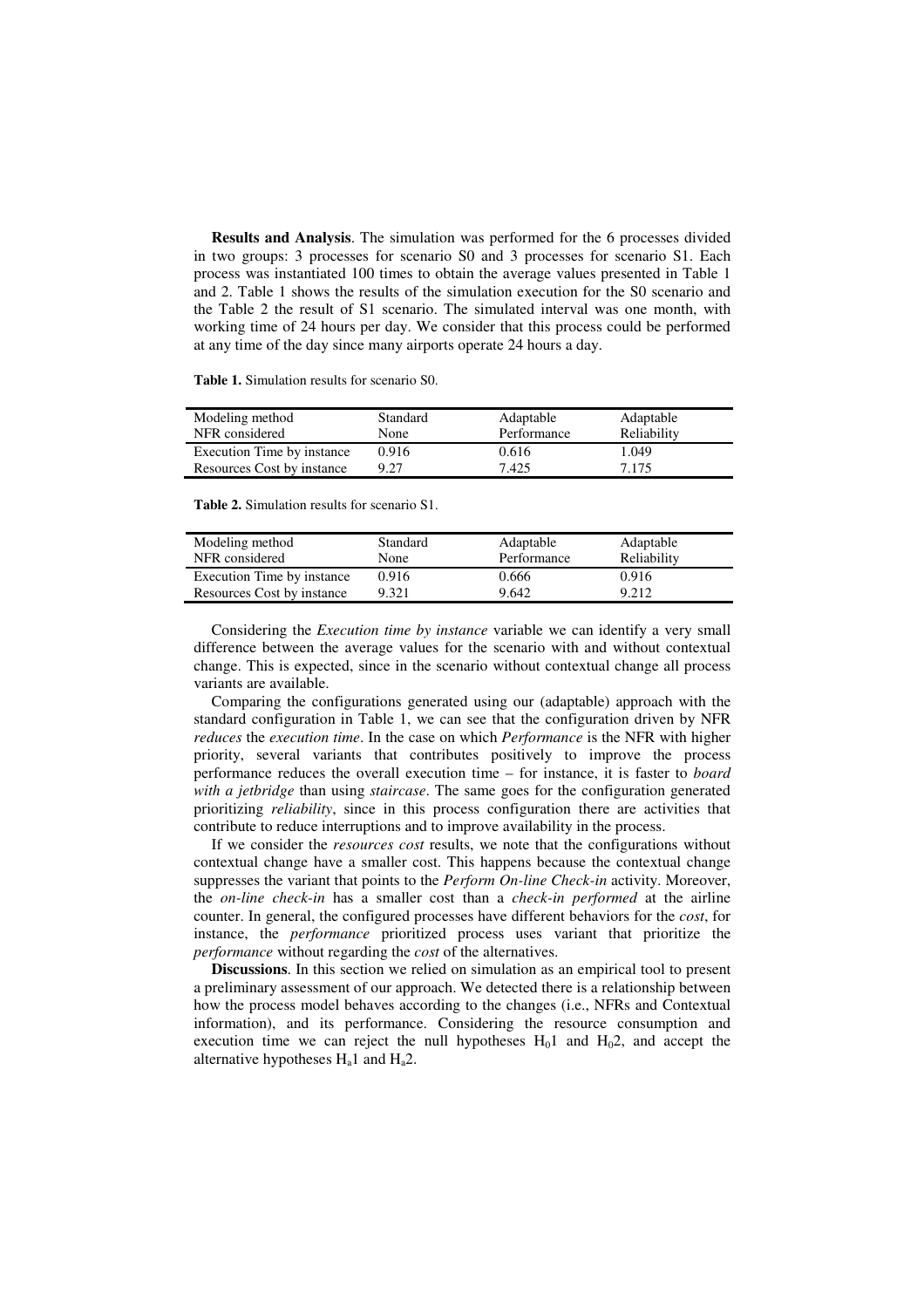Moreover, we conclude that our adaptable approach has slightly improved the execution time for the check in procedure. Since, this is a process to be executed by all passengers to be flown, the small gains can add up to enormous benefits.

There are threats to the validity of our study. For example, the *reliability* of measures – our measures were compiled from the simulation reports generated by the simulator. In order to deal with this threat we selected just average measures and discarded outliers. There are also *design* threats, such as the interaction among treatments and the mono-method bias. In order to reduce these threats we combine the treatment with different settings including the use of different NFRs such as Performance, Reliability and as parameters for the process configuration, and repeating the simulation with and without contextual changes.

## **5 Related Work**

It is well known that some approaches also rely on Software Product Line principles to deal with variability in BPM. For instance, Schnieders and Puhlmann [7] propose the extension of business process modeling languages to describe variability. However, they do not provide mechanisms to drive the configuration of process models. Neither consider NFRs and contextual information as we do.

There are also some works that provide mechanisms to help to drive the configuration of Business Processes. For example, La Rosa et al. [3] propose a questionnaire based approach that relies on configurable process models to obtain new instances of BPM. The users receive guidance during the configuration by answering questionnaires. Their approach is intuitive but it has a limited application for run-time self-configuration since it requires the user intervention to produce new versions of the model. Note that our proposal also supports user interaction to guide the configuration process, e.g. the change in NFR prioritization. However, human interaction is not required at run-time stage to generate new process models.

Lapouchnian et al. [18] offers a goal oriented approach to configure BPM. They obtain business process models from annotated goal models. Moreover, they configure the process model using NFRs represented by softgoals. Our approach also relies on NFRs. However, we adopt a completely different structure to represent the BPM and variability. We start from a reference process model and represent the variants as process chunks instead of using a goal model. In doing so we maintain the representation in the same abstraction level without the need to annotate or convert the models. Besides, we also use contextual information to support dynamic configurations.

De La Vara et al. [14] proposes an approach for contextualization of BPM. They rely on the context analysis of Ali et al. [13] to represent the contextual information. Additionally, they guide the definition of contexts and inclusion of contextual information in the BPM and allow characterization of variants based on the context information. Our approach also relies on contexts. However we deployed a different strategy. We defined the variants and variation point before the inclusion of context information. Moreover, we used NFRs to guide the selection of a configuration and we did not extend the business process modeling language to include the contextual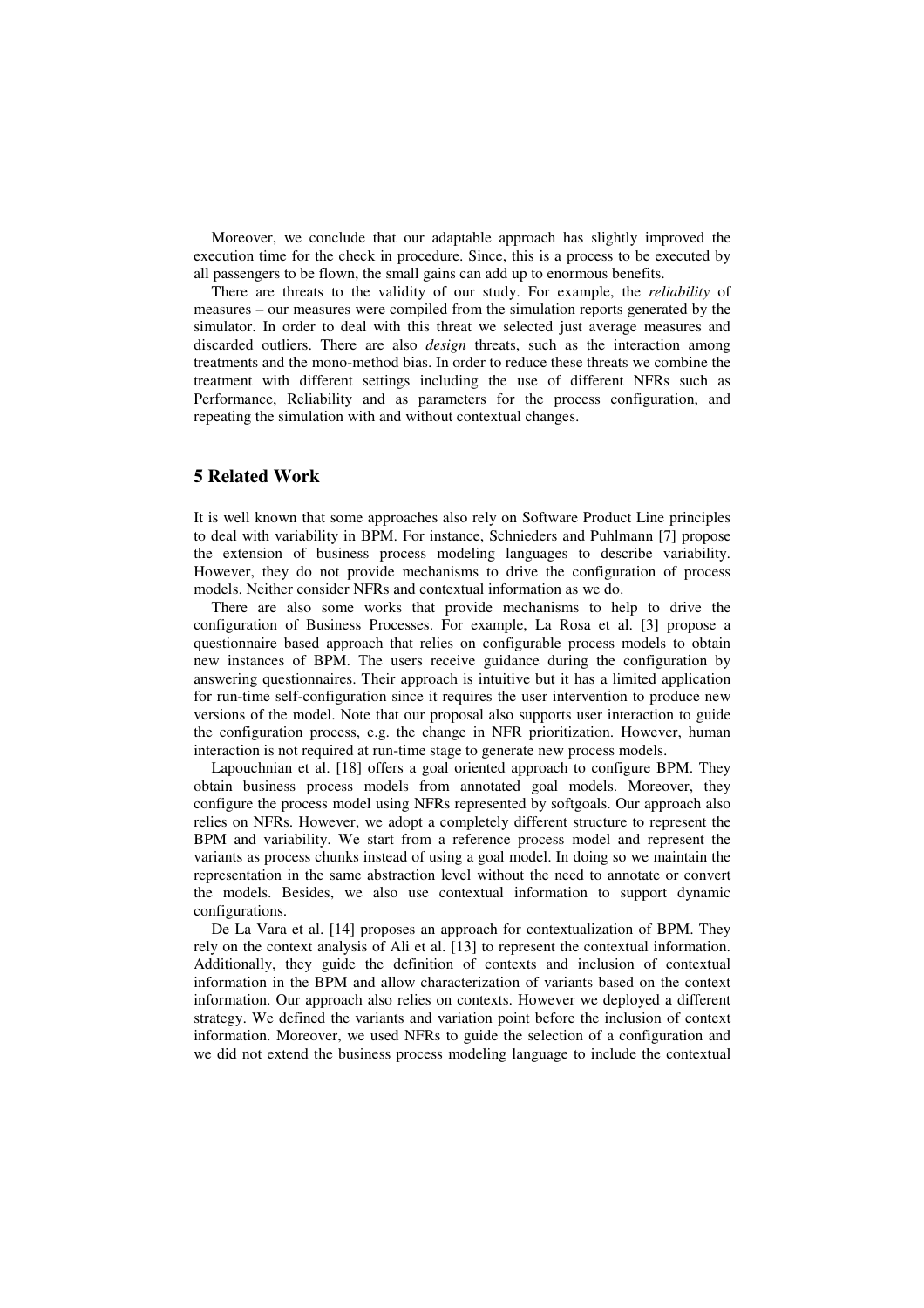information. In doing so our approach can import BPMN models designed by any tool based in the Eclipse framework BPMN 2.0 metamodel.

# **6 Conclusions and Future Work**

In this paper we proposed a novel and flexible approach for the configuration of business process models. It relies on contextual information and NFRs. A process was outlined. It includes the elicitation of variability information, which is central to the configuration process itself. Besides guiding the configuration with clear criteria, this approach also provides the rationale for the selected configuration.

We have proposed an approach that keeps the variability representation and context-information separate from the business process models. In doing so, we traded off intuitiveness for the sake of flexibility. For instance, we did not need to extend the BPNM to deal with variability. Moreover, we relied on patterns (i.e., workflow patterns) and analysis algorithms (i.e., SAT solvers). Hence, we envisage that our approach could be used with different business process modeling languages, i.e. few modifications are expected.

Different from some other approaches that support the NFR evaluation (e.g., [8]), we do not require the user intervention to solve conflicts during the configuration phase. If necessary our approach could also support the interaction with user to update their preferences, i.e., to change priorities of NFR. However, it is not mandatory to produce a new version of the model.

We consider that the most critical part of our approach is to relate the degree of impact of each variant to the NFRs. This could be eased through the creation of catalogs which could help to define, for each kind of activity in a business process, the impact of that activity on specific NFRs. Our approach requires a business analyst during the early stages of the configuration process. On one hand, it may be a limitation since an expert knowledge could be expensive and time-consuming. On the other hand, requiring a business analyst reduces the chance of producing incoherent process models.

Some may claim that the approach might be time consuming, as each element in the business process may experience several variations. Certainly, the elicitation effort is also related to the number of non-functional requirements under consideration. However, this seems to be an inherent problem of any approach that deals with variability, since the amount of variations that may arise in real situations is potentially large. We believe that further improvements, currently under way, such as the automation of some of its steps and the adoption of mechanisms to handle complex models, could minimize these shortcomings.

As future work we intent to improve the tool support and integrate our solution in a BPM execution engine. Moreover, several assessments can be performed to validate other aspects of our approach such as test the usability and acceptance in real situations.

**Acknowledgments.** We would like to thank funding agencies that supported this research: CNPq and CAPES.